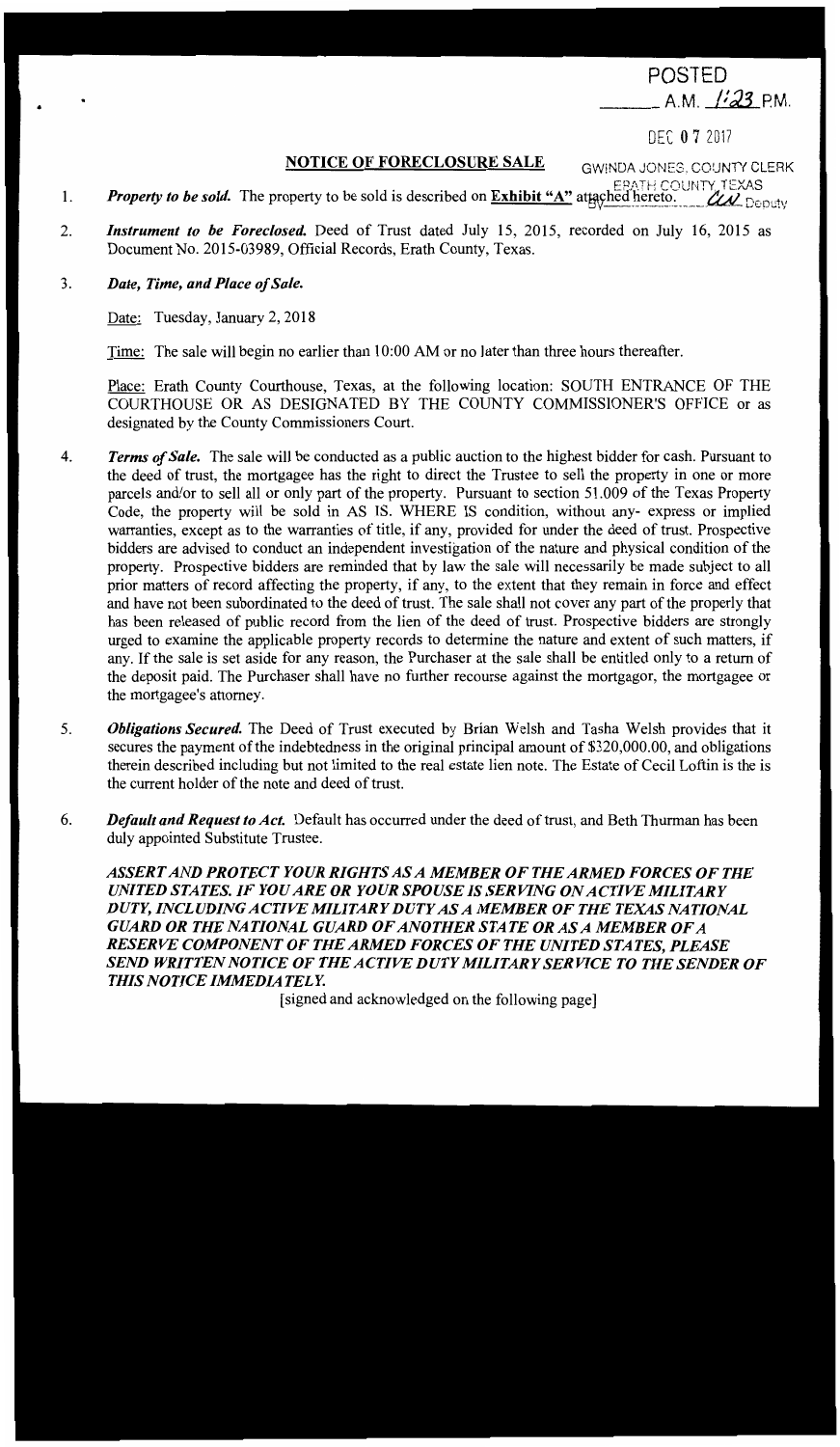Beth Thurman

Kelly, Hart and Hallman, LLP 201 Main Street, Suite 2500 Fort Worth, Texas 76102

THE STATE OF TEXAS

COUNTY OF TARRANT

2017. SUBSCRIBED AND SWORN TO before me by Beth Thurman on this  $4<sup>th</sup>$  day of December,

§ § §



huuthwan

Notary Public, State of Texas